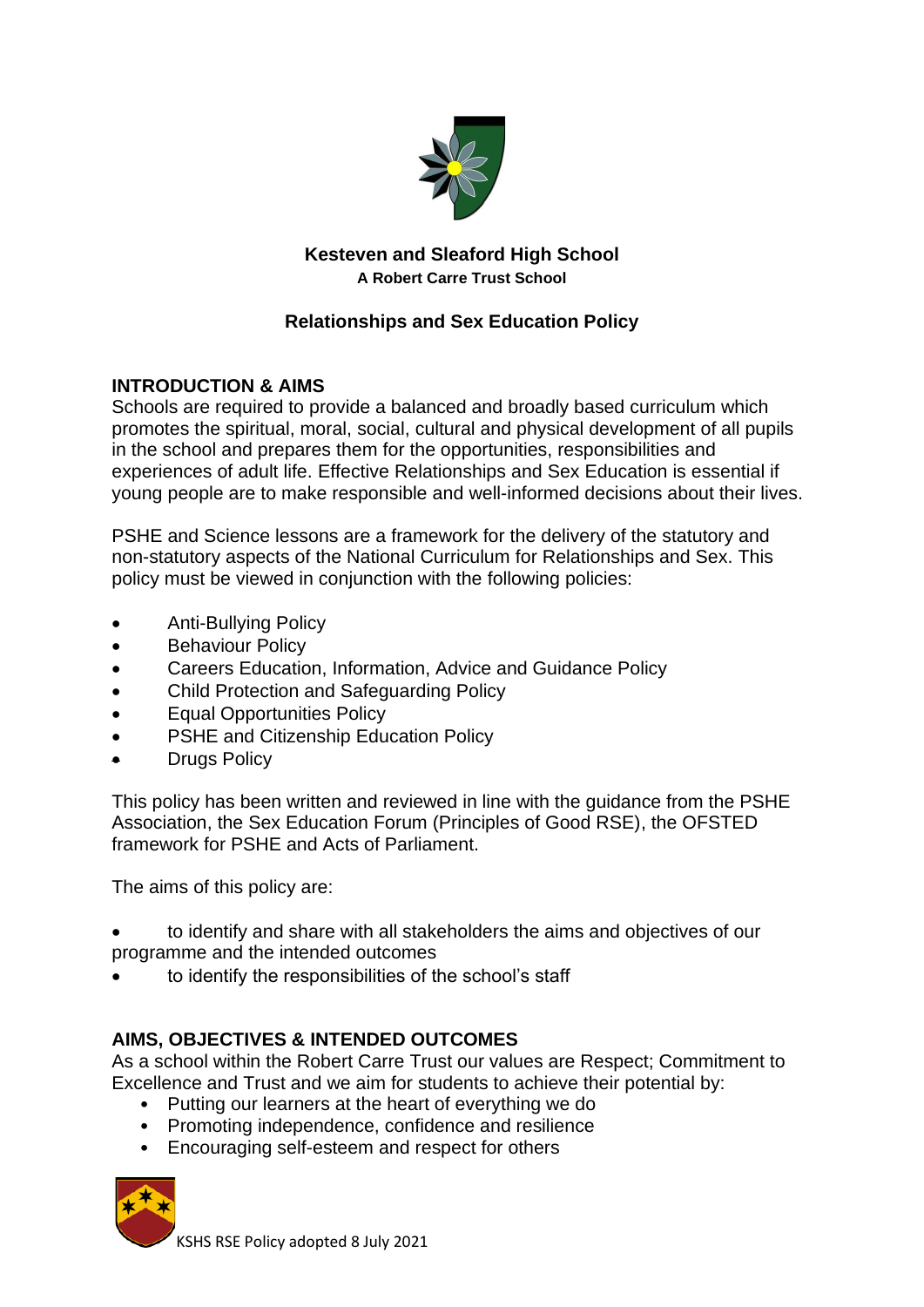Ensuring our students are equipped to meet the challenges of the future

We believe that safe, effective Relationships and Sex Education is paramount in preparing young people for the choices of adult life.

As a school we need to recognise and respond to the societal issues relating to areas of RSE (such as Public Sexual Harassment; the work of groups such as *Everyone's Invited;* and the *Me Too" movement).* Our taught PSHE programme looks at the issue of Relationships and how to cultivate positive relationships and manage unhealthy relationships in all aspects of our students' lives. This starting point then enables the programme to look at age-appropriate issues (such as sexting; good sexual health; coercive behaviour; abusive relationships etc) from a developed understanding of what a good relationship is.

Our programme is increasingly inclusive as we adapt to the changing demographics within society that are reflected within our own school community.

Students are given the opportunity to realise the nature and consequences of discrimination, bullying and aggressive behaviours, amongst others, and how to respond and ask for help. Our programme incorporates age-appropriate learning about LGBTQ+ issues and this is fully integrated into our programme of study.

In Key Stage 3, students are provided with a comprehensive body of knowledge about what constitutes healthy relationships (within a variety of spheres such as the family; the school community and romantic relationships. Students also learn about good sexual health as they learn about their changing bodies.

In Key Stage 4, students build on the knowledge acquired at KS3 to learn more about dynamics of healthy and unhealthy relationships and the importance of good sexual health.

In Science lessons, students will learn about:

- reproduction in humans (as an example of a mammal), including the structure and function of the male and female reproductive systems, menstrual cycle, gametes, fertilisation, gestation and birth, to include the effect of maternal lifestyle on the foetus through the placenta
- hormonal and non-hormonal methods of contraception

In PSHE lessons, students will learn about:

- Puberty and menstruation
- Healthy Relationships (What a healthy relationship looks like in a number of contexts; how to nurture relationships, etc.)
- Unhealthy relationships (What these can look like; how they can affect us both physically & emotionally; how we can overcome unhealthy relationships
- Consent what this is and why it is important
- Self-awareness and Self-esteem
- Alcohol and drugs and their effects on the body and relationships
- Contraception and Sexually Transmitted Infections (STIs) including where to access confidential sexual and reproductive health advice
- Pregnancy and different pregnancy choices including adoption and abortion

• Sex in the Media including online safety, harmful content online, pornography and sharing explicit content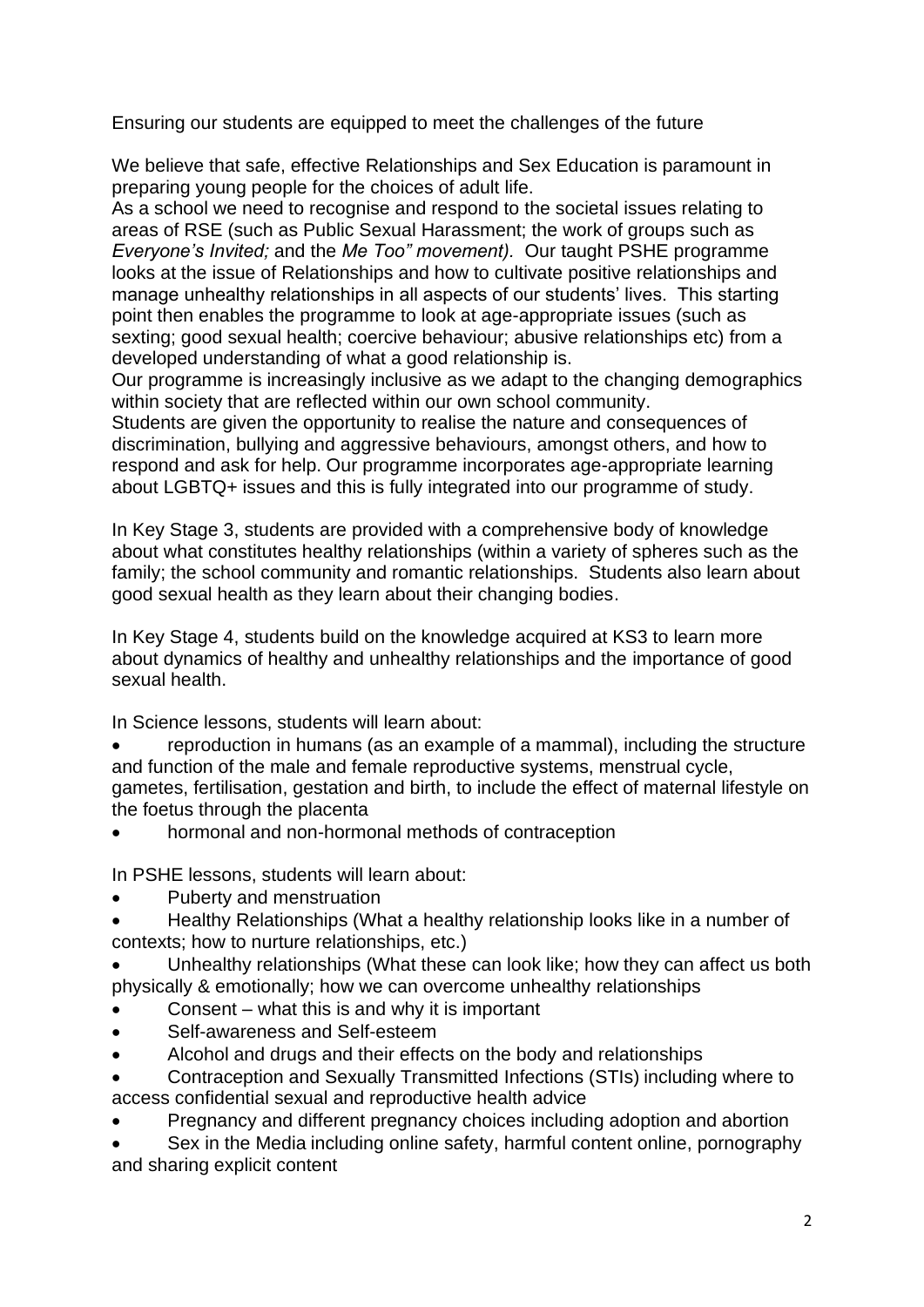- Gender identity
- Bullying and cyberbullying
- Female Genital Mutilation
- The law relating to the above topic areas

For further information about which content is covered in which year groups, please refer to the curriculum maps available on the school website or by contacting the PSHE Co-Ordinator, Mr Ally Shivas.

### **CONFIDENTIALITY**

Confidentiality is discussed in all lessons about Relationships and Sex, wherever these may occur in the curriculum. Students are made aware of what can be kept confidential; no one working with children can agree confidentiality if a child is thought to be at risk. Visitors to the classroom are bound by the same rules as employees of the school. Students are offered confidential support, if appropriate, after lessons have been delivered by visitors to the classroom. When visitors are invited into school, the guidance from Lincolnshire County Council is used to inform the planning, execution and review of this and its impact.

#### **WITHDRAWAL FROM RSE**

Parents of all students in our school have the legal right to withdraw their children from all or part of our RSE programme, with the exception of the biological aspects necessary under the National Curriculum for Science. Parents who choose to exercise this right are offered support to ensure their children are not disadvantaged in any way. A letter will be sent out to parents of all students who will be studying topics covered within the area of RSE that will advise on topics to be studied and how parents can support this important area of their child's education through discussions at home. Students who are withdrawn at parental request will be given alternative work to complete under teacher supervision. Students who are three months before their 16<sup>th</sup> birthday may also decide for themselves whether they attend lessons on Relationships and Sex Education.

#### **RESPONSIBILITIES OF SCHOOL STAFF Head of School**

The Head of School is responsible for the overall development and implementation of the programme

#### **Leadership Group**

The Leadership Group is responsible for the provision of time and financial support for the delivery of the programme

#### **PSHE & Citizenship Co-ordinator**

The PSHE & Citizenship Co-ordinator is responsible for the development of the programmes of study in each key stage. They are responsible for ensuring that all statutory elements of the National Curriculum are delivered and that appropriate guidance from Government and sponsored associations is applied appropriately. The PSHE and Citizenship Co-ordinator is responsible for monitoring and evaluating the programme in the school's context. They are also responsible for liaising with visitors to the classroom whose expertise will be used to enrich learning and to address specific national and local health priorities.